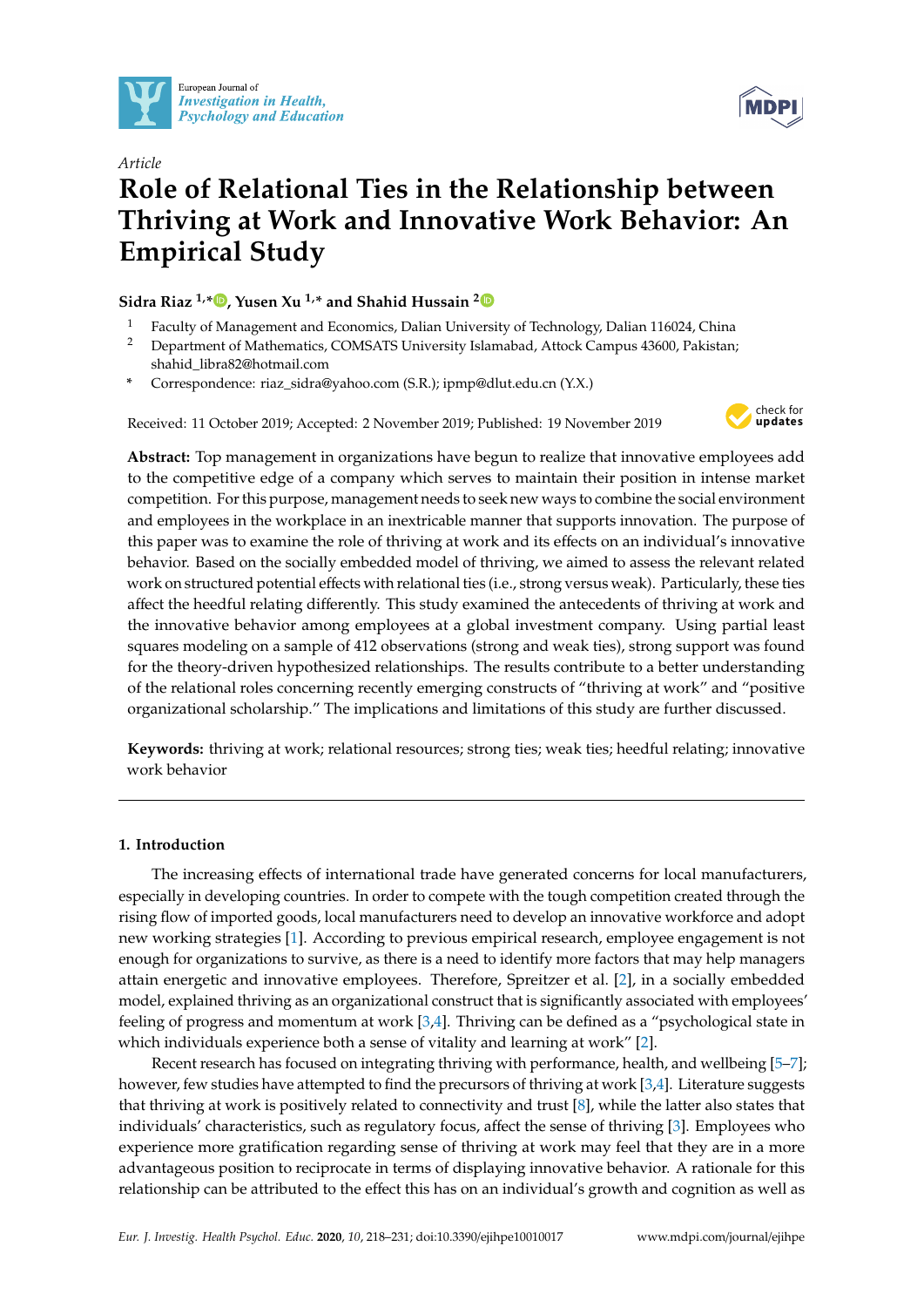the resulting behavior. Borrowing from Carmeli and Spreitzer [\[8\]](#page-11-6), the first objective of this study is to examine the relationship between employees' feelings of thriving at work and innovative behavior. The preceding arguments regarding thriving's impact on the key determinants of heedful relating and innovative behavior suggest that effect of relational ties may vary as to how they heedfully relate.

Drawing on social cognitive theory [\[9\]](#page-11-7), Spreitzer et al. [\[2\]](#page-11-1) stated that more active and purposeful work provides the experience of psychological states that define thriving: vitality and learning. However, argentic work behaviors are the engine of thriving such as task focus, exploration, and heedful relating. Niessen et al. [\[10\]](#page-11-8), in their diary study of thriving at work, explored the relationships of agentic work behaviors. Previous research demonstrated that most of the predicted relationships were between task focus and thriving [\[3–](#page-11-2)[5\]](#page-11-4) as proposed in the seminal work of Spreitzer et al. [\[2\]](#page-11-1). However, this study explains the role of heedful relating to influence individuals' feelings of thriving and how it facilitates innovative behavior in comparison to Niessen et al.'s [\[10\]](#page-11-8) findings. Niessen et al. [\[10\]](#page-11-8) states that heedful relating, as per other agentic behavior (i.e., task focus and exploration), is less likely to predict thriving.

In addressing the above purposes, this study makes a major contribution to the field of thriving at work. First, it enriches the literature on thriving [\[2,](#page-11-1)[5,](#page-11-4)[11\]](#page-11-9) by verifying the role of heedful relating as an important agentic work behavior to increase an individual's feeling of thriving at work. Second, the empirical investigation extends the literature by explaining the role of relational resources more precisely. Third, by examining the role of heedful relating, this study elaborates that thriving at work impacts on individual behavior as more relational resources heedfully relate. Lastly, in view of the critical role of relational ties, we posit that heedful relating not only increases individuals' feelings of thriving but also influences innovative behavior and increases organizational effectiveness. This study will also help to improve Pakistani manufacturers in their organizational practices

#### **2. Literature Review and Conceptual Framework**

#### *2.1. Thriving at Work*

In recent years, thriving as a proliferating construct has received a great deal of scholars' attention, and it is considered to be closely related to organizational outcomes such as better performance, employees' self-development, and work engagement [\[3](#page-11-2)[,7](#page-11-5)[,12\]](#page-11-10). However, it still needs more empirical development to distinguish and demonstrate that it is as an organizational construct [\[11\]](#page-11-9). Thriving, based on (1) learning and (2) vitality creates the sense of improving at work and a feeling of increased energy [\[7\]](#page-11-5), it also reflects the individual's growth and progress at work [\[2](#page-11-1)[,7](#page-11-5)[,13\]](#page-11-11). In the initial works on thriving, Spreitzer et al. [\[2\]](#page-11-1) described the distinguishing characteristics of thriving as subjective well-being, self-actualization, and flourishing. While thriving is acknowledged as a shared conceptual space with resilience, authors argued that the differences among these concepts are only particular circumstances. For example, "resilience refers to behavioral capacities that allow one to bounce back from untoward events, while the thriving focus on the positive psychological experience of increased learning and vitality to develop oneself and grow at work" [\[2\]](#page-11-1) (p. 538). Furthermore, thriving can occur without any extreme and extenuating challenge, hence people can experience vitality and learn without adversity. Spreitzer et al. [\[2\]](#page-11-1) (p. 539) argue that "if the right enabling conditions and resources are present, there is an increased likelihood that individuals will thrive, even under onerous conditions" [\[2\]](#page-11-1) (p. 539). Based on these studies, the enabling conditions and contextual factors that can influence thriving at work needs to be further investigated.

#### *2.2. Thriving and Innovative Behavior*

Innovative work behavior (IWB) is based on new and useful ideas, process, or procedures that aim to achieve within a work role, group, or organization [\[14\]](#page-11-12). It includes problem detection or comes up with new ideas, solutions, and implementation. However, thriving serves as a gauge to monitor their own development and helps to improve the effectiveness and adaptability at work [\[2,](#page-11-1)[3,](#page-11-2)[12\]](#page-11-10).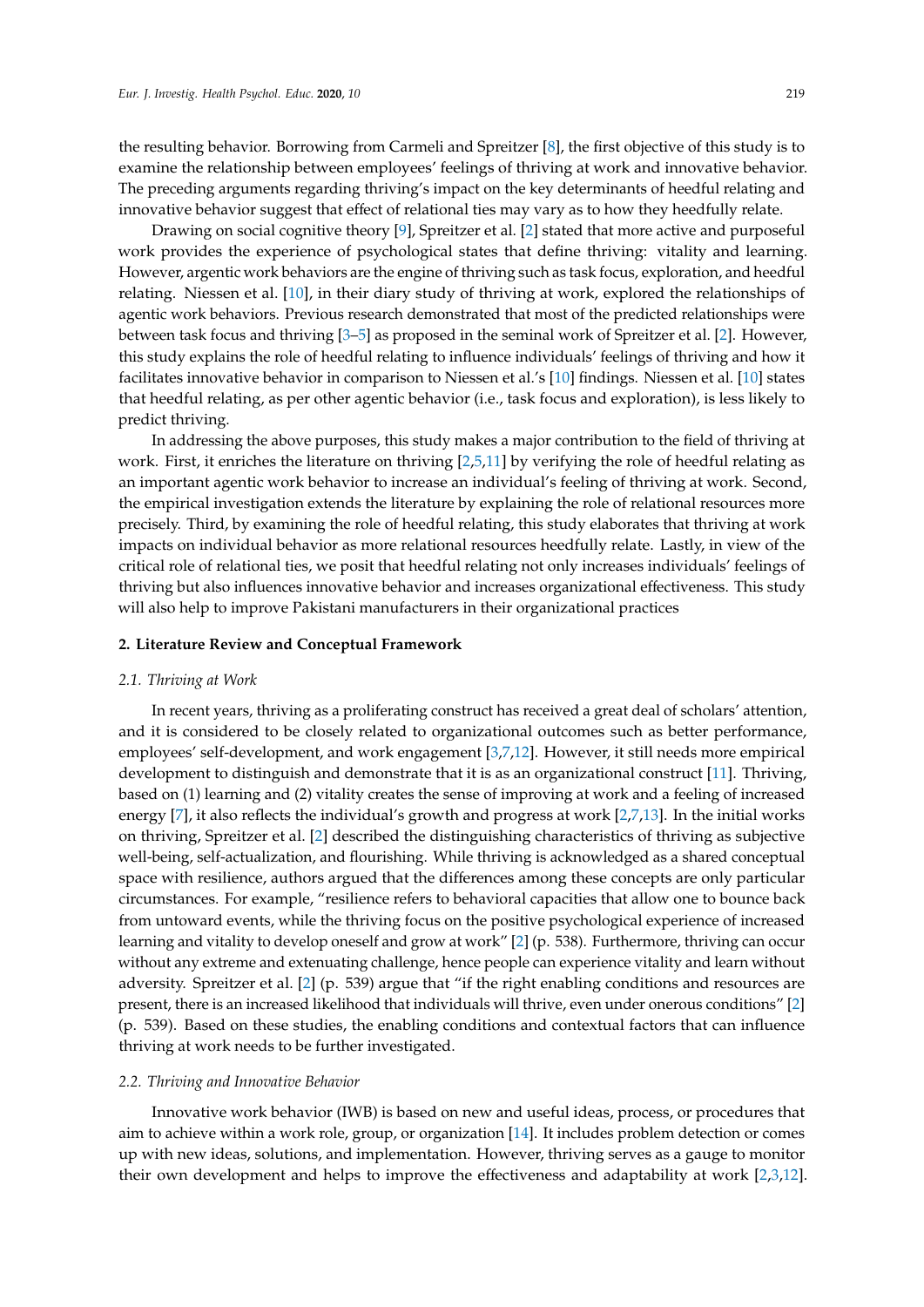When individuals experience more thriving, they may be more likely to have the motivation to engage in innovative behavior  $[8,15,16]$  $[8,15,16]$  $[8,15,16]$  and go beyond their regular role as well as responsibilities. Sonenshein et al. [\[17\]](#page-11-15) noted that thriving is distinct from intrinsic motivation, because of the vitality it derives as a desire to perform such behavior on effective enjoyment way and learning impetus of individual for goal achievement and personal recognition.

According to previous studies, an individual's innovative behavior is related to learning and development at work which enables the employee to recognize problems and implement improvements [\[3,](#page-11-2)[8\]](#page-11-6). In this process, an employee needs to learn the required expertise to understand the process, distinguish the problems, and find a creative solution [\[8\]](#page-11-6). Second, employees must be energetic to devote to implementing the new process, whereas psychological and social resources facilitate thriving and allow individuals' to be more innovative [\[3\]](#page-11-2). Previous empirical work supports the link between thriving and innovative behavior [\[8,](#page-11-6)[12,](#page-11-10)[18](#page-11-16)[,19\]](#page-12-0). Thus, we hypothesize that

**H1:** Thriving will be positively associated with innovative work behavior.

#### *2.3. Heedful Relating and Thriving*

Heedful relating can be defined as a social process of individuals through ongoing activities of representing, contributing, and subordinating [\[20\]](#page-12-1). In organizations, employees work in groups or as a team member, such collaborative and interdependent work play the role of a social force to achieve common goals, [\[15,](#page-11-13)[21\]](#page-12-2). The concept of heedful relating has been discussed in terms of social force which works with purposeful, careful, and conscientious interpersonal interaction to provide workers with opportunities to learn from others job through the generation of new ideas for growth [\[22,](#page-12-3)[23\]](#page-12-4). Moreover, Heaphy and Dutton [\[24\]](#page-12-5) demonstrate that heedful relating expands the individual sense of understanding others' job which facilitates people to take the risk and enhance their learning and growth. Positive organizational scholarship research reveals that work relationships ingrained in heedful relating can energize individuals [\[2,](#page-11-1)[4,](#page-11-3)[22\]](#page-12-3).

Furthermore, heedful relating is also related to learning component of thriving, as Paterson et al. [\[4\]](#page-11-3) argue that employee's interaction at work is the way to learn new knowledge and refine their skills. As social learning theory suggests, employees learn from others job, look after each other at the workplace by giving them a chance to learn new work methods [\[9\]](#page-11-7). Positive interaction of employees with co-workers provides the chance to learn new knowledge. Literature gives the support that employee learning at work depends on heedful interaction—through observing others' work, cooperatively responding in work, and talking about work [\[4,](#page-11-3)[23,](#page-12-4)[25,](#page-12-6)[26\]](#page-12-7). Additionally, social connections are the source of knowledge for each other which depends on their heedfulness (see [\[8\]](#page-11-6)).

In thriving research, Carmeli and Spreitzer [\[8\]](#page-11-6) suggested that trust and connectivity are the primary factors to increase thriving (while connectivity relates to heedful relating as consistent construct). However, the difference is heedful relating not only creates social support but also tries to fit with others job, which is relatively high to the accomplishment of common goals. Individuals involved in the execution of all processes may feel more sense of learning [\[9\]](#page-11-7), in line with the learning dimension of thriving. Moreover, when individuals work in an interrelated and cooperative manner, they feel more social support that can enhance the sense of vitality and zest, such as the second dimension of thriving [\[27\]](#page-12-8). Based on these arguments we predict that heedful relating may promote the sense of learning from coworker's jobs, enabling them to learn new approaches to align their work with others in order to accomplish a common goal more effectively. Hence, heedful related work relationship can promote individuals' sense of learning and acquiring new skills. Thus, we suggest that:

**H2:** Heedful relating will be positively associated with thriving.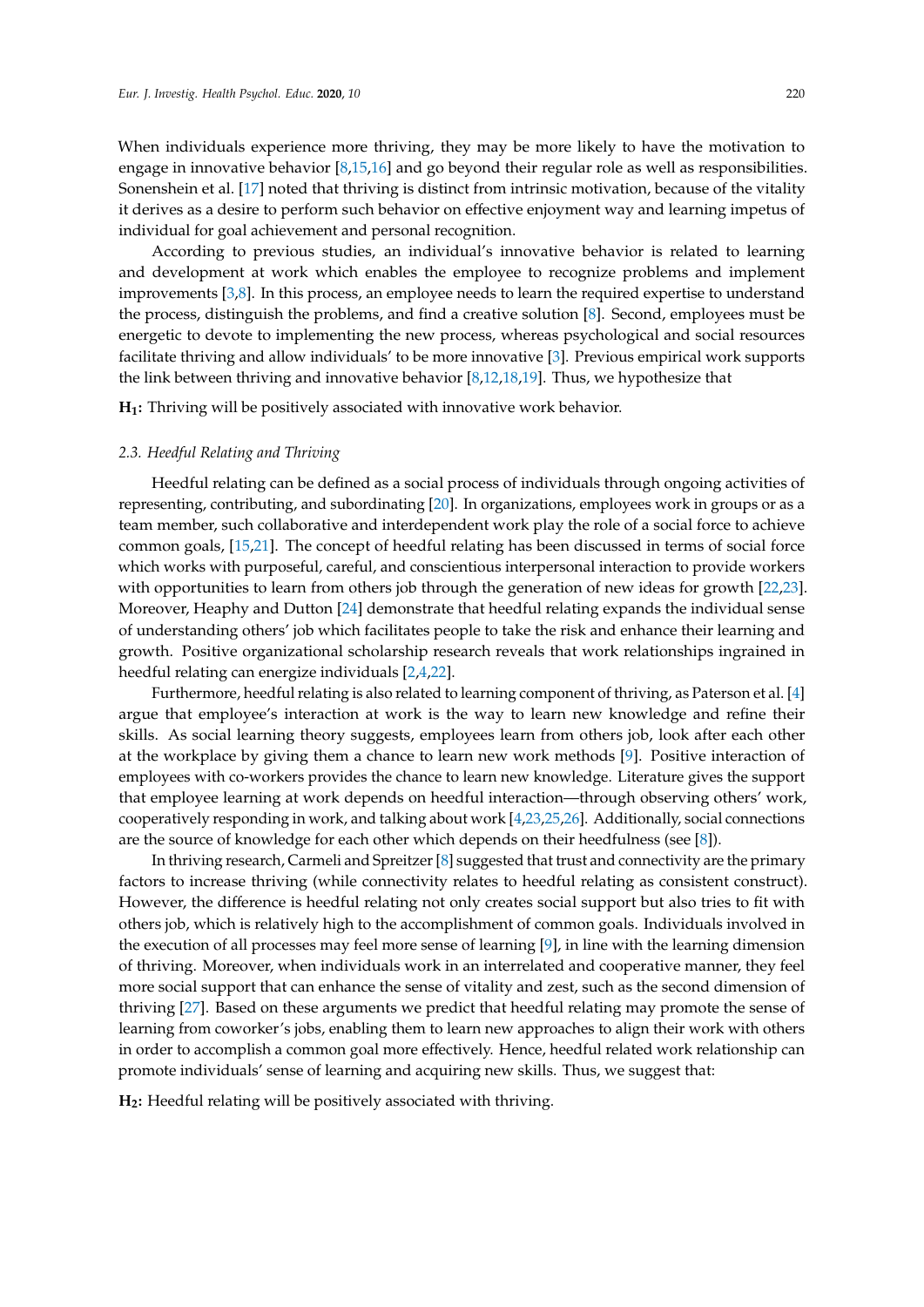#### *2.4. Heedful Relating, Thriving and Innovative Behavior*

It can also be expected that heedful relating will also have a positive effect on innovative behavior [\[11\]](#page-11-9). More specifically, Abid et al. [\[22\]](#page-12-3) and Bijlsma-Frankema et al. [\[28\]](#page-12-9) reported that task programmability work structures support individuals' to do their part of the job more efficiently and help them to indicate the flaws. Moreover, social support encourages to implement new ideas. However, Kanter [\[29\]](#page-12-10) found that individual assessment to fulfill the task in a participative, collaborative, and communicative way help the individuals' to focus on given task and it may become more convenient to him/her to understand the whole process and efficiently configure the creative ideas. Many studies support the argument that positive relations among supervisor and subordinates help to alleviate stress at the workplace, provide social support and openness, as well as enhance creativity [\[11](#page-11-9)[,30,](#page-12-11)[31\]](#page-12-12). All of these findings are consistent with the argument that heedful relating should also be related with innovative work behavior.

Furthermore, literature evidence suggested the direct link between heedful relating and thriving at work [\[13\]](#page-11-11). We therefore propose that thriving will further mediate the relationship between heedful relating and innovative work behavior. The work connectivity provides the opportunity to learn from others' work—as the first dimension of thriving whereas, relationships at work provide support, connectivity, and openness, as well as individuals experience more vitally at work—as the second dimension of thriving. Individuals are more likely to feel free to share their ideas and information with each other when there is more connectivity. Thus we hypothesized that

**H3:** Thriving will mediate the relationship between heedful relating and innovative behavior.

#### *2.5. Thriving and Relational Ties*

According to Provan et al. [\[32\]](#page-12-13) many terms have used in literature for relational ties that characteristically share the common theme. These relationships are based on reciprocity, connectedness, and collective action. However, "tie" is considered as the basic building block to explain particular interaction. Halldorsson et al. [\[33\]](#page-12-14) affirmed that inter-organizational cooperative relations exert a major influence on controlling and coordinating task.

Moreover, social network theory considered the web of social ties as capable of conveying, representing, influencing perceptions, expectations, and ideas among each other [\[8\]](#page-11-6). These relationships emerge in organizations and facilitate the exchange of information and energy. As the dimension of thriving, we may expect that the exchange of relational resources among different departments can lead to more thrive at work. Previous studies considered "trust" as the main component (e.g., [\[8\]](#page-11-6)), while more interactive work can also be a cause to feel more progress and energy at work.

An individual's within-group relations with peers and leaders are considered as strong ties which is developed and maintained by an individual on a reciprocity basis, more emotional closeness, and frequent interactions [\[34\]](#page-12-15). Whereas, weak ties involve few interactions and comparatively low emotional closeness. However, [\[35\]](#page-12-16) provides the pockets of non-redundant information from a diverse perspective and increases individuals' learning. Previous research has found that weak ties can facilitate the process of knowledge and energy exchange [\[5,](#page-11-4)[19,](#page-12-0)[36,](#page-12-17)[37\]](#page-12-18).

Although literature gives the support that relational ties are the source of inspiration, support, and learning [\[37,](#page-12-18)[38\]](#page-12-19), there is considerable controversy on the effects of relational ties on organizational outcomes. An empirical investigation needed to understand such a path of combinatory process of self-development and energy toward innovation affects the organizational progress [\[38\]](#page-12-19). Carmeli and Spreitzer [\[8\]](#page-11-6) suggested that workplace relational resources can play a crucial role in learning through their experience and effect on co-workers' vitality and encouragement. So we hypothesized that:

**H4a:** Strong ties will be positively related to thriving.

**H4b:** Weak ties will be positively related to thriving.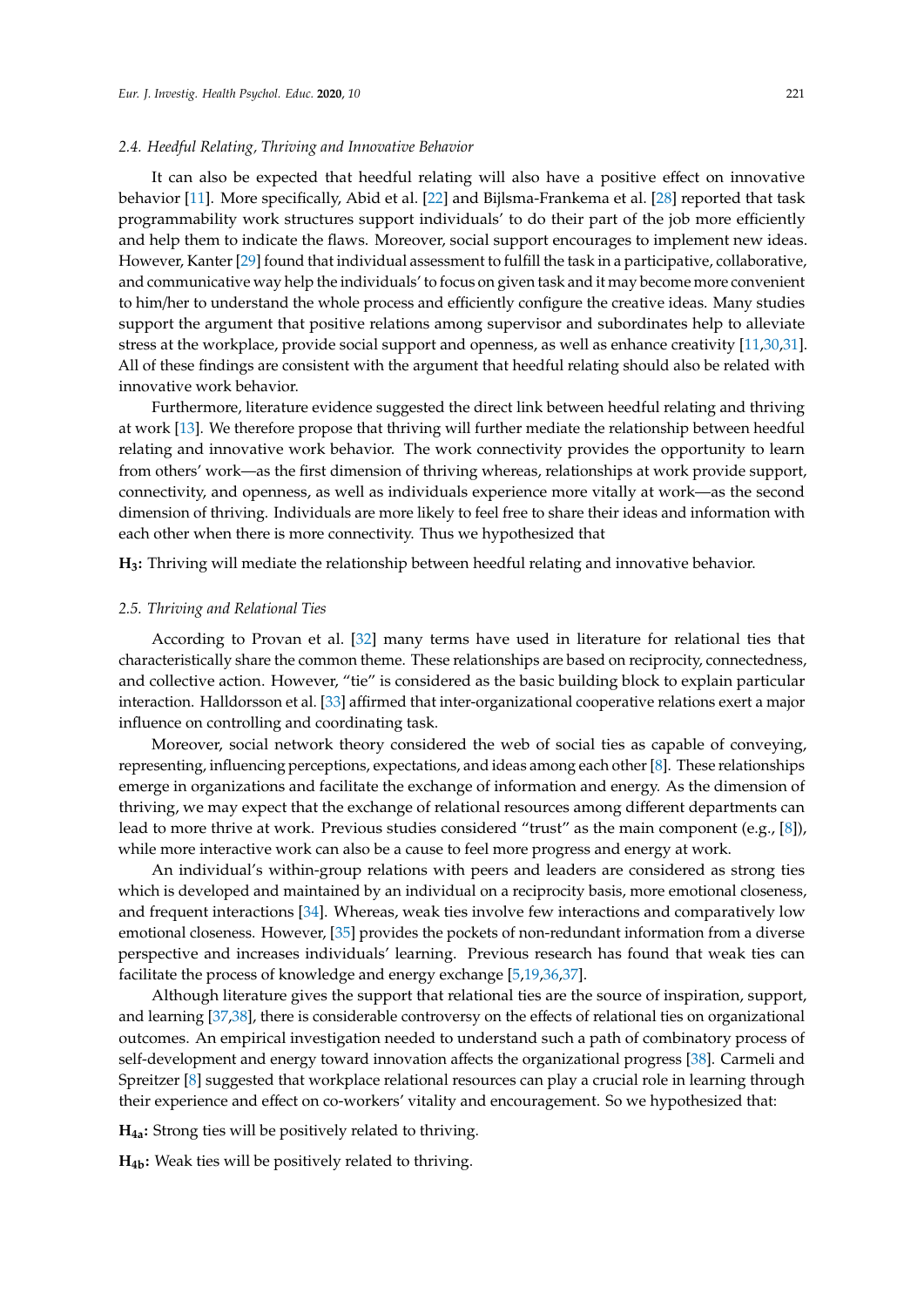Furthermore, Spreitzer et al. [\[2\]](#page-11-1) suggested that the work context including how information exchanged influences the extent to which individuals engage in active and purposeful actions. However, Jiang [\[18\]](#page-11-16) also considered heedful relating as an important mediator for individuals' relational resources.

Paterson, et al. [\[4\]](#page-11-3) noted that heedful relating involves the generation of parallel work environments that connects with others. Literature indicates such agentic behavior as a primary mediator that largely shaped individual behavior [\[23\]](#page-12-4). Specifically, social resources effectivity depends on connections and interaction, hence it is essential to determine the work structure that supports connectivity and enhances thriving at work [\[25,](#page-12-6)[26](#page-12-7)[,28](#page-12-9)[,39\]](#page-12-20). Thus we hypothesize that,

**H5a:** Heedful relating will mediate the relationship between strong ties and an employee's sense of thriving.

**H5b:** Heedful relating will mediate the relationship between weak ties and an employee's sense of thriving.

#### **3. Method**

#### *3.1. Sample and Procedure*

Data for this current study was collected from the employees of textile manufacturers in Pakistan. Preliminary interviews revealed that respondents were middle-level professionals and need to coordinate with colleagues of their department as well as with other departments (i.e., production, marketing, sales). The human resource department provided a list of 300 employees and half of them were willing to participate in the present research. While, before the participation, they gave their informed consent for inclusion in this study. The study was conducted in accordance with the Declaration of Helsinki, whereas protocol was approved by the Ethics Committee. After subtracting incomplete surveys a total of 118 respondents completed the entire survey (response rate = 39.3%).

The final respondents reported on four relationships at work, resulting in 472 total sample of observations. Among 81% respondents who were males, 44% were bachelor degree holders while the remaining had some professional degree. Average working experience of each respondent in this company was 5.2 years, whereas the median age was evidenced to be in the early 40s. Also, non-respondent demographic information which included only gender consisted of 82% men. We found non-significant results of interaction effects between the predictor variable and dummy variable and these results were the same for all data, so we pooled the data for analysis.

#### *3.2. Measures*

#### 3.2.1. Innovative Work Behavior

To measure the innovative work behavior we adopted the scale of Scott and Bruce [\[14\]](#page-11-12) which consist of six-items. Employees were asked to report accordingly to the extent to which they engage and display innovative behavior at work. Responses were made on a five-point Likert scale ranging from  $1 =$  "strongly disagree" to  $5 =$  "strongly agree" scale item included (i.e., "I generate creative ideas at work" and "I always try to seek out new techniques and technology to improve the process or product ideas at work" $\alpha$  = 0.903).

# 3.2.2. Thriving at Work

We used 10 items to measure the learning and vitality with scale by Porath et al. [\[7\]](#page-11-5) ranging from " $1 =$  strongly disagree" to" $5 =$  strongly agree." To measure learning, five items were used as sample items ("At work I find myself learning often") while five items were used to measure the feeling of vitality or energy at work sample item: ("I feel alive at work")  $\alpha$  = 0.940.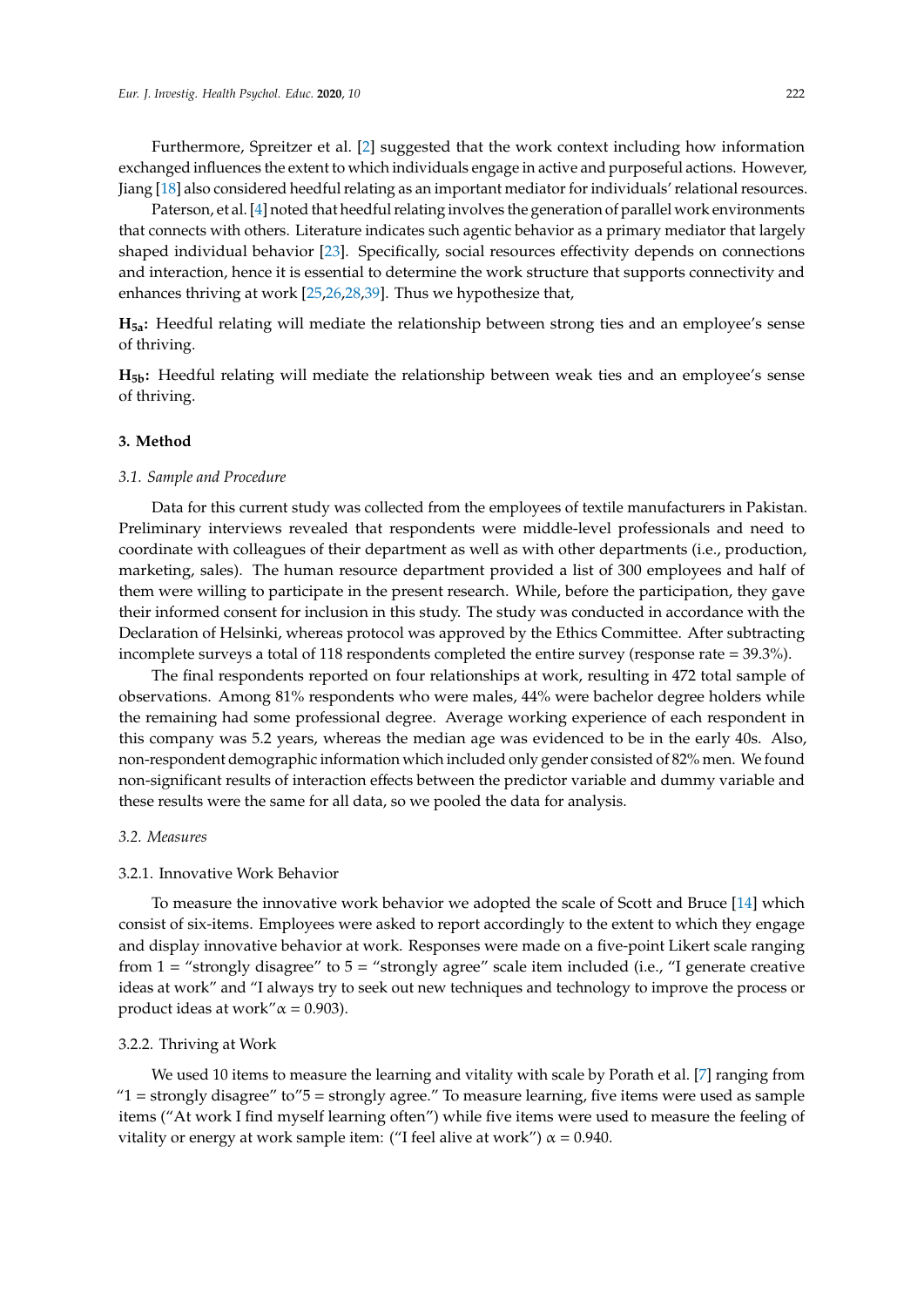#### 3.2.3. Heedful Relating

To measure heedful relating we used the scale developed by Bijlsma-Frankema et al. [\[28\]](#page-12-9). Five-point scales were used ranging from  $1 =$  not really to  $5 =$  always. For example "My job demands" to coordinate my action with my co-workers contribute to our success" "I fully participate in my work with other  $\alpha = 0.922$ .

# 3.2.4. Relational Ties

To assess the data to strong ties and weak ties following the Petróczi et al. [\[40\]](#page-12-21) study, we also arranged the groups (i.e., N1, N2 where N is respective employee department). We asked respondents to examine the list of their colleagues and other department employees' which he/she needs to coordinate frequently.

# *3.3. Control Variables*

To reduce the likelihood of work expertise that may account for variance in innovative behavior [\[41](#page-12-22)[,42\]](#page-12-23) we employed organizational tenure as a control variable together with age, education, and gender. Previous research suggests these factors can affect the innovative behavior [\[8,](#page-11-6)[15\]](#page-11-13). However, gender as a controlled variable is considered for non-respondents.

#### **4. Results**

This study used the partial least square (PLS) technique for data analysis by using SmartPLS 3.0 software to estimate the research model. The main objective for using the PLS approach is that the research model of the study contains second-order reflective-reflective constructs of which the PLS methods is able to accommodate the latent constructs to be modeled either as reflective or formative constructs and has a lower restriction regarding sample size [\[43](#page-12-24)[–45\]](#page-13-0). A listwise deletion of missing values reduces our sample from 472 to 412 (and from 118 to 103 respondents). By following Petróczi et al. [\[40\]](#page-12-21), we included 102 dummy variables to represent 103 respondents to account for any non-independence, because each respondent reported on four strong and weak ties. The reliability, validity, and assessment measurement model of first-order reflective indicators were examined in the first stage while testing of structural model was established in the second stage. The correlation between variables along with means and standard deviations are presented in Table [1.](#page-5-0) All correlations are significant at  $\alpha = 0.01$ .

<span id="page-5-0"></span>

|                              | M     | <b>SD</b> | (1)       | (2)       | (3)       | (4)        | (5)   |
|------------------------------|-------|-----------|-----------|-----------|-----------|------------|-------|
| Innovative Work Behavior (1) | 2.756 | 0.939     | 1.000     |           |           |            |       |
| Thriving at Work (2)         | 3.071 | 0.938     | $0.554**$ | 1.000     |           |            |       |
| Heedful Relating (3)         | 3.142 | 0.875     | $0.555**$ | $0.615**$ | 1.000     |            |       |
| Strong Ties (4)              | 3.208 | 0.824     | $0.325**$ | $0.571**$ | $0.262**$ | 1.000      |       |
| Weak Ties (5)                | 3.159 | 0.832     | $0.319**$ | $0.594**$ | $0.325**$ | $0.221$ ** | 1.000 |
|                              |       |           |           |           |           |            |       |

**Table 1.** Descriptive and correlation matrix.

Note. N = 412, M = means, SD = standard deviation,  $\gamma p < 0.05$  (two-tailed),  $\gamma p < 0.01$  (two-tailed).

# *4.1. Evaluation of Measurement Model*

All the first-order variables were measured reflectively. Table [2](#page-6-0) represents the results of each measurement scale (average variance extracted (AVE), composite reliability (CR), and Cronbach's alpha) and discriminant validity (Fornell-Larcker Criterion). All reflective loadings ranged from 0.721 to 0.862 and significant at 0.01 level. All values of CR and Cronbach's alpha are greater than 0.70, indicating high levels of internal consistency reliability. The next measure is convergent validity, which defines as the model's ability to explain the indicator's variance. Fornell and Larcker [\[46\]](#page-13-1) suggested AVE can provide evidence for convergent validity and [\[47\]](#page-13-2) suggest the threshold for AVE is 0.5. In this study, the AVE, ranges from 0.619 to 0.681 well above the required minimum level of 0.50 [\[47\]](#page-13-2),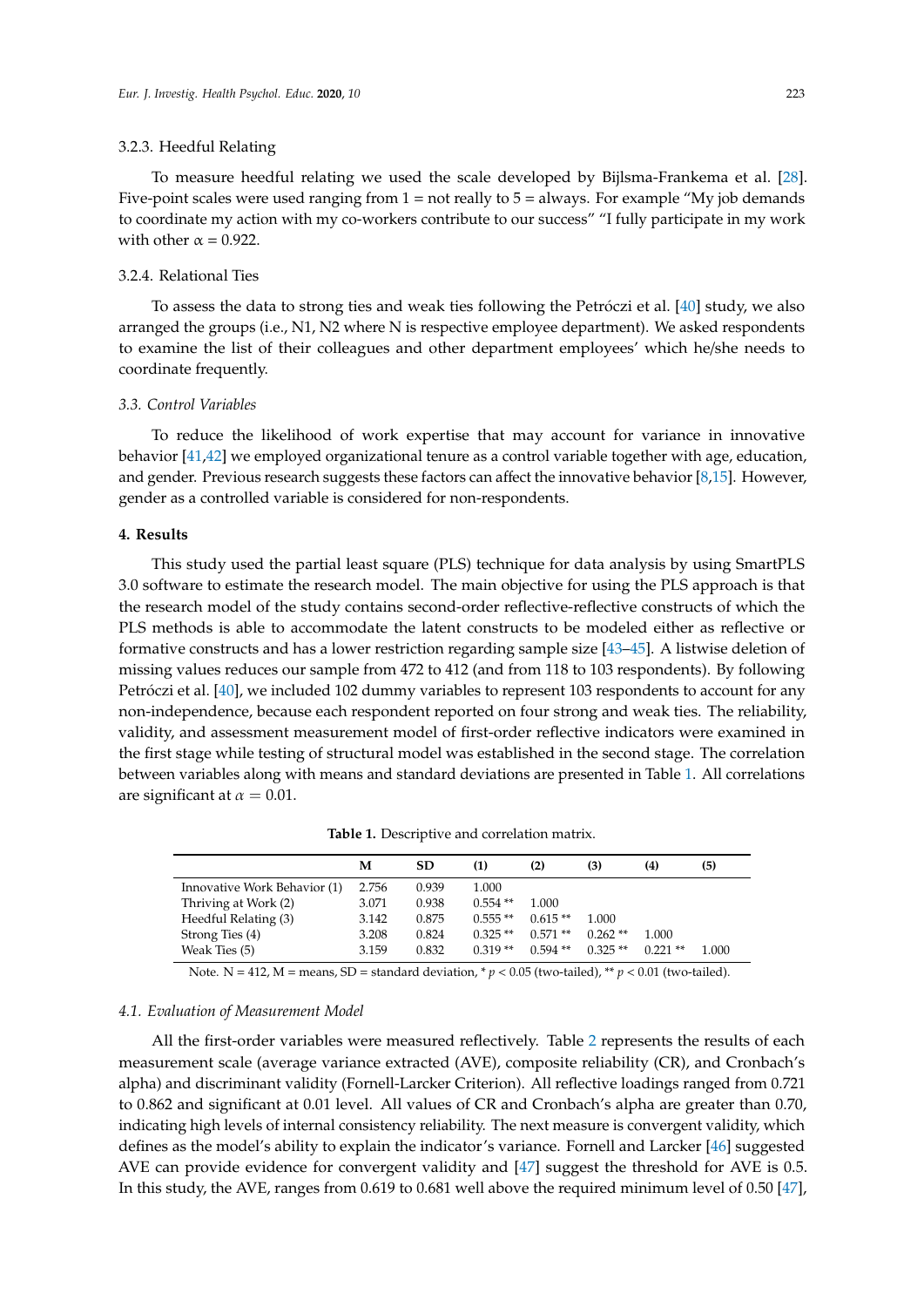indicating a high level of convergent validity. Finally, considering the discriminant validity of this model assessed by Fornell and Larcker [\[46\]](#page-13-1), Table [2](#page-6-0) shows that the variables fulfill the Fornell-Larcker criterion and discriminant validity for this research.

<span id="page-6-0"></span>

|                              | <b>AVE</b> | CR    | Cronbach's Alpha | (1)   | (2)   | (3)   | (4)   | (5)   |
|------------------------------|------------|-------|------------------|-------|-------|-------|-------|-------|
| Heedful Relating (1)         | 0.650      | 0.949 | 0.940            | 0.826 |       |       |       |       |
| Innovative Work Behavior (2) | 0.674      | 0.925 | 0.903            | 0.568 | 0.821 |       |       |       |
| Strong Ties (3)              | 0.619      | 0.955 | 0.948            | 0.266 | 0.330 | 0.787 |       |       |
| Thriving at Work (4)         | 0.650      | 0.949 | 0.940            | 0.623 | 0.564 | 0.578 | 0.806 |       |
| Weak Ties (5)                | 0.637      | 0.958 | 0.952            | 0.334 | 0.327 | 0.226 | 0.597 | 0.798 |

**Table 2.** Measurement model and discriminant validity (Fornell-Larcker Criterion).

Note.  $N = 412$ ,  $AVE = average variance extracted$ ,  $CR = composite reliability$ .

This study follows Hair Jr, et al. [\[48\]](#page-13-3)'s five-step approach to measuring structural model: (1) Collinearity assessment among the constructs, (2) structural model path coefficients, (3) coefficient of determination ( $R^2$  value), (4) effect size  $f^2$ , and (5) predictive relevance  $Q^2$  and blindfolding. The details of each step appear below.

First, this study examines each set of predictors in the structural model for possible collinearity. Variance inflation factor (VIF) indicates the problem of collinearity if its value is 5 or above [\[48\]](#page-13-3). All VIF values are lower than five, suggesting that there is no indication of collinearity between each set of predictor variables.

Second, this study uses a 3000 bootstrapping samples and each sample containing the same number of observations as the original sample (i.e., 412 bootstrap cases) to generate standard errors and *t*-values [\[43](#page-12-24)[,48](#page-13-3)[,49\]](#page-13-4). The study assesses estimated path relationships among the latent variables in the model through the sign and magnitude of the path coefficients. The results are presented in both tabular and graphical forms. Table [3](#page-7-0) summarizes the results shown in Figure [1.](#page-6-1)

<span id="page-6-1"></span>

**Figure 1.** Measurement model with factor loadings. **Figure 1.** Measurement model with factor loadings.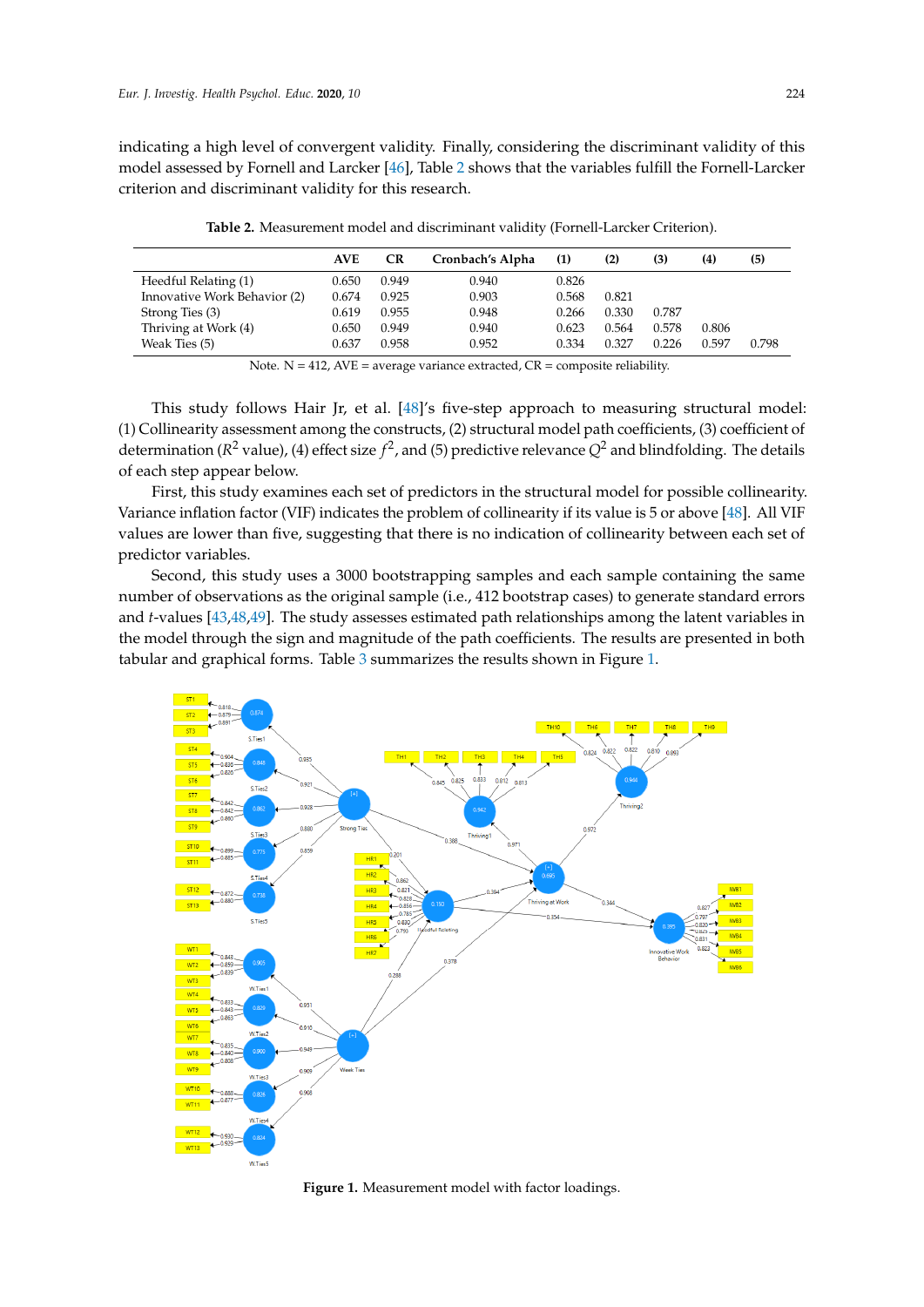<span id="page-7-0"></span>

| Path                          | Path<br>Coefficients | Mean   | <b>SD</b> | t Values | <i>v</i> Values | Effect<br>Size $(f^2)$ | Effect<br>Size $(a^2)$ | $CI(2.5-97.5)\%$ |
|-------------------------------|----------------------|--------|-----------|----------|-----------------|------------------------|------------------------|------------------|
| $HR \rightarrow IWB$          | 0.3543               | 0.3556 | 0.0529    | 6.6992   | 0.0000          | 0.1273                 | 0.1158                 | (0.2513, 0.4571) |
| $HR \rightarrow Thriving$     | 0.3935               | 0.3945 | 0.0277    | 14.1953  | 0.0000          | 0.4328                 | 0.3981                 | (0.3397, 0.4486) |
| $S.Ties$ -> $HR$              | 0.2007               | 0.2029 | 0.0453    | 4.4282   | 0.0000          | 0.0447                 | 0.0371                 | (0.1138, 0.2890) |
| $S.Ties \rightarrow Thriving$ | 0.3881               | 0.3875 | 0.0306    | 12.6666  | 0.0000          | 0.4492                 | 0.4074                 | (0.3256, 0.4452) |
| Thriving $\rightarrow$ IWB    | 0.3436               | 0.3434 | 0.0508    | 6.7655   | 0.0000          | 0.1190                 | 0.1029                 | (0.2429, 0.4407) |
| $W.Ties \rightarrow HR$       | 0.2883               | 0.2889 | 0.0445    | 6.4814   | 0.0000          | 0.0917                 | 0.0870                 | (0.2021, 0.3732) |
| W.Ties $\rightarrow$ Thriving | 0.3781               | 0.3776 | 0.0285    | 13.2447  | 0.0000          | 0.4066                 | 0.3765                 | (0.3218, 0.4345) |

**Table 3.** Significant testing results of the structural model path coefficients.

Falk and Miller [\[50\]](#page-13-5) recommended the value of  $R^2$  should be at least 10% for endogenous constructs. The  $R^2$  values for this study are above adequate level as the value of  $R^2$  for heedful relating is rather weak (0.159) by following the rule of thumb, whereas the values for thriving at work is high (0.695) and moderate for innovative work behavior (0.395).

Fourth, this study also calculates the  $f^2$  and  $q^2$  effect sizes. The suggested values of  $f^2$  and  $q^2$  are 0.02, 0.15, and 0.35 for small, medium, and large effects, respectively [\[49\]](#page-13-4). Table [3](#page-7-0) also represents the values of  $f^2$  and  $q^2$ .

Finally, the values of  $Q^2$  is calculated by using the procedure of blindfolding. All values of  $Q^2$ for this study are above zero, providing support for the model's predictive relevance regarding the reflective endogenous latent variables. The values of  $Q^2$  $Q^2$  are presented in Figure 2 along with the values of  $R^2$ .

<span id="page-7-1"></span>

**Figure 2.** Assessment of structural model. **Figure 2.** Assessment of structural model.

 $4.4$  significant ( $\beta = 0.3543$ ,  $p < 0.000$ ) supporting  $H_1$ . Similarly,  $H_2$  is also supported by the highly significant relation between heedful relating and thriving at work ( $\beta = 0.3935$ ,  $p < 0.000$ ). In addition, the relationship between strong ties and weak ties with thriving is also positive and significant as  $(\beta = 0.3881, p < 0.000)$  and  $(\beta = 0.3781, p < 0.000)$  supporting  $H_{4a}$  and  $H_{4b}$ , respectively. From Table [3,](#page-7-0) the relationship between thriving at work and innovative work behavior is highly

# checked both direct and indirect effects. The direct effect of heedful relating and innovative work *4.2. Mediation Assessment*

This study analyzes the significance of three mediation effects by adopting the bootstrapping method [\[48,](#page-13-3)[51\]](#page-13-6). The requirement for the mediation is that the indirect effect has to be significant and 95% bootstrapped confidence interval should not contain the value zero. To test our hypothesis 3 that thriving at work will mediate the relationship of heedful relating and innovative work behavior, we checked both direct and indirect effects. The direct effect of heedful relating and innovative work behavior is significant with ( $\beta = 0.569$ ,  $p < 0.000$ ). After introducing mediated variable thriving at work value zero in between which also indicates the existence of mediation and supports ଷ. Similarly,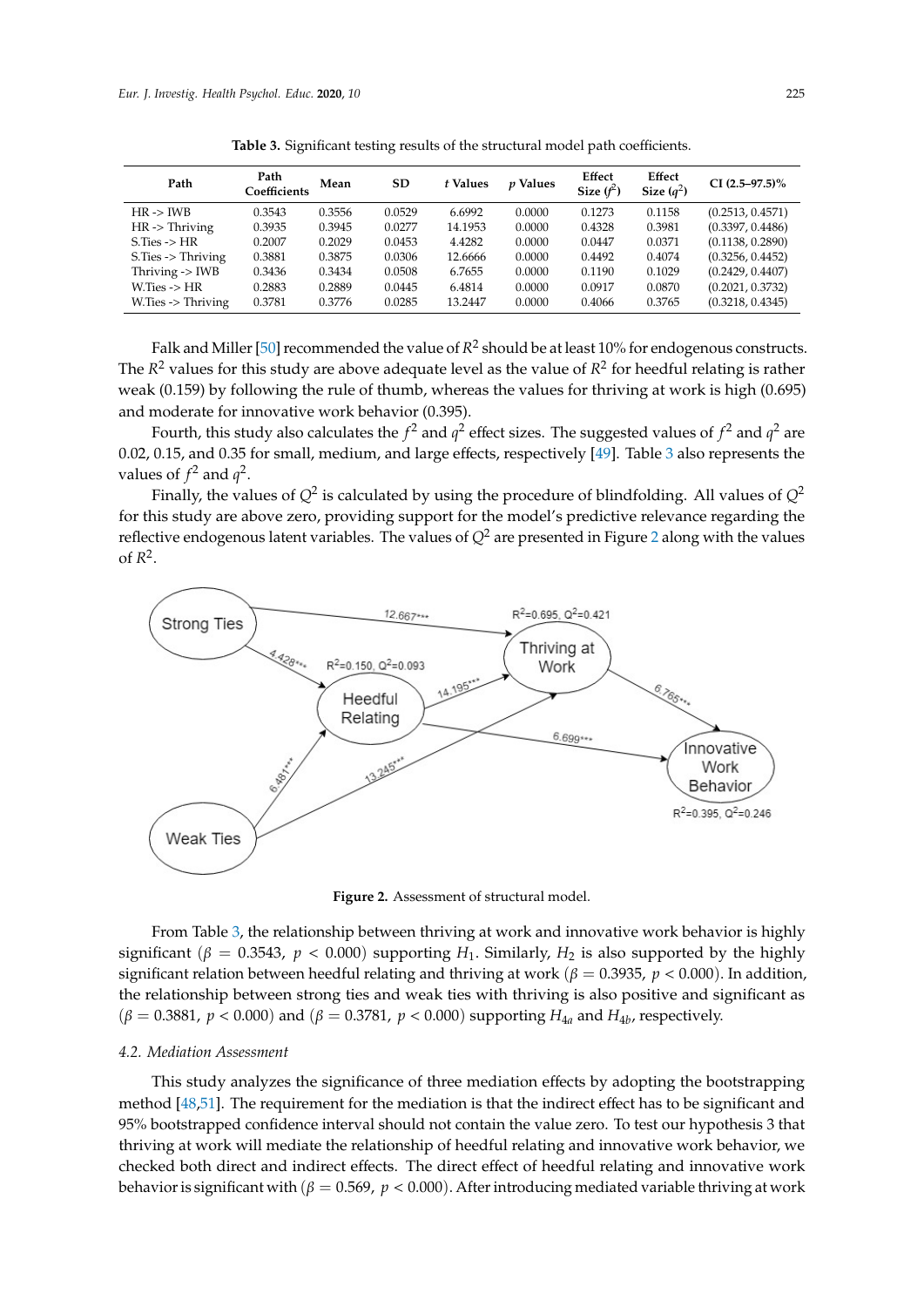in the model the estimate of heedful relating and innovative work behavior is ( $\beta = 0.354$ ,  $p < 0.000$ ) still significant but reduced. So, we can conclude that the thriving at work is mediates the relationship between heedful relating and innovative work behavior. The bootstrapping analysis showed that the indirect effect was significant with ( $\beta = 0.1355$ ,  $SE = 0.0226$ ,  $t = 5.997$ ). Also, as indicated by Preacher and Hayes [\[51\]](#page-13-6), the 95% bootstrapped confidence interval does not straddle a value zero in between which also indicates the existence of mediation and supports *H*3. Similarly, from Table [4,](#page-8-0) the results fulfill all the necessary conditions for the assessment of heedful relating as a mediator between strong ties and thriving at work as well as weak ties and thriving at work using bootstrapping procedure. So, our hypotheses  $H_{5a}$  and  $H_{5b}$  are also true.

<span id="page-8-0"></span>

| Hypothesis                                     | Procedure                                     | Path                       | Path.<br>Coef. | Indirect<br>Effect | <b>STDEV</b>     | Total<br>Effect | 95% Boot<br>Strapped CI | t<br><b>Values</b> | $\boldsymbol{p}$<br><b>Values</b> | <b>Decision</b> |
|------------------------------------------------|-----------------------------------------------|----------------------------|----------------|--------------------|------------------|-----------------|-------------------------|--------------------|-----------------------------------|-----------------|
| $HR -$<br>Thriving $\rightarrow$<br><b>IWB</b> | Step1: Direct<br>effect (without<br>mediator) | $HR \rightarrow IWB$       | 0.569          |                    |                  | n/a             |                         | 16.662             | 0.000                             |                 |
|                                                | Step2: Indirect<br>effect (with<br>mediator)  | $HR \rightarrow IWB$       | 0.354          | n/a                |                  |                 |                         |                    |                                   | Accepted        |
|                                                |                                               | $HR \rightarrow Thriv$     | 0.394          | 0.1355             | 0.0226           | 0.7045          | (0.0912,<br>0.1798      | 5.9970             | 0.000                             |                 |
|                                                |                                               | Thriv $\rightarrow$ IWB    | 0.344          |                    |                  |                 |                         |                    |                                   |                 |
| $S.Ties$ -> $HR$<br>-> Thriving                | Step1: Direct<br>effect (without<br>mediator) | $S.Ties \rightarrow Thriv$ | 0.467          |                    |                  | n/a             |                         | 13.789             | 0.000                             |                 |
|                                                | Step2: Indirect<br>effect (with<br>mediator)  | $S.Ties \rightarrow Thriv$ | 0.388          | n/a                |                  |                 |                         |                    |                                   | Accepted        |
|                                                |                                               | $S.Ties$ -> $HR$           | 0.201          |                    | 0.0792<br>0.0191 | 0.5462          | (0.0418,<br>0.1166      | 4.1460             | 0.000                             |                 |
|                                                |                                               | $HR \rightarrow Thriv$     | 0.394          |                    |                  |                 |                         |                    |                                   |                 |
| $W.Ties - > HR$<br>-> Thriving                 | Step1: Direct<br>effect (without<br>mediator) | $W.Ties$ -><br>Thriv       | 0.491          |                    |                  | n/a             |                         | 15.072             | 0.000                             |                 |
|                                                | Step2: Indirect<br>effect (with<br>mediator)  | $W.Ties$ -><br>Thriv       | 0.378          |                    | n/a              |                 | (0.0754,                |                    |                                   | Accepted        |
|                                                |                                               | W.Ties -> HR               | 0.288          | 0.1135             | 0.0194           | 0.6045          | 0.1515                  | 5.8470             | 0.000                             |                 |
|                                                |                                               | $HR \rightarrow Thriv$     | 0.394          |                    |                  |                 |                         |                    |                                   |                 |

**Table 4.** Results of direct and indirect relation by bootstrapping approach.

# **5. Discussion**

The findings of the current study indicate that thriving at work enhances innovative behavior. The results of the current study provide the empirical support for the relationship proposed by Spreitzer et al. [\[2\]](#page-11-1) and also consistent with previous studies (e.g., [\[3,](#page-11-2)[8\]](#page-11-6)) which state that individuals feeling of thriving at work affect their behavior. One reason for such a significant relationship between thriving at work and innovative behavior may be that when an individual works more enthusiastically, he or she feels more energetic to display innovative behavior.

As an agentic work behavior, heedful relating also is positively related to thriving at work while results also show that an individual's subordination at work provides more opportunities to learn. Results are aligned with previous study findings of [\[4,](#page-11-3)[22\]](#page-12-3). In a few studies, it has been found less effective as an agentic variable related to thriving at work (i.e., [\[10\]](#page-11-8)). The reason for such a significant relationship between heedful related work and thriving may be that when individuals work with more consciously, they feel more involved in their work and learn.

The relationship between heedful relating and innovative behavior with the role of thriving as mediator indicate the support for the aforesaid proposition of Carmeli and Spreitzer [\[8\]](#page-11-6). Also, the results of the current study are aligned with the findings of the previous studies that thriving at work enhances individuals' innovative behavior [\[3](#page-11-2)[,4](#page-11-3)[,8\]](#page-11-6). Current study explained the valuable effects of heedful related work and thus supports the argument that an agentic behavior can also positively affect innovative behavior.

The results of the current study support the findings of [\[21](#page-12-2)[,52\]](#page-13-7), indicating that relational ties at work positively affect individual learning. Peers and leaders provide adverse information and zest [\[37\]](#page-12-18),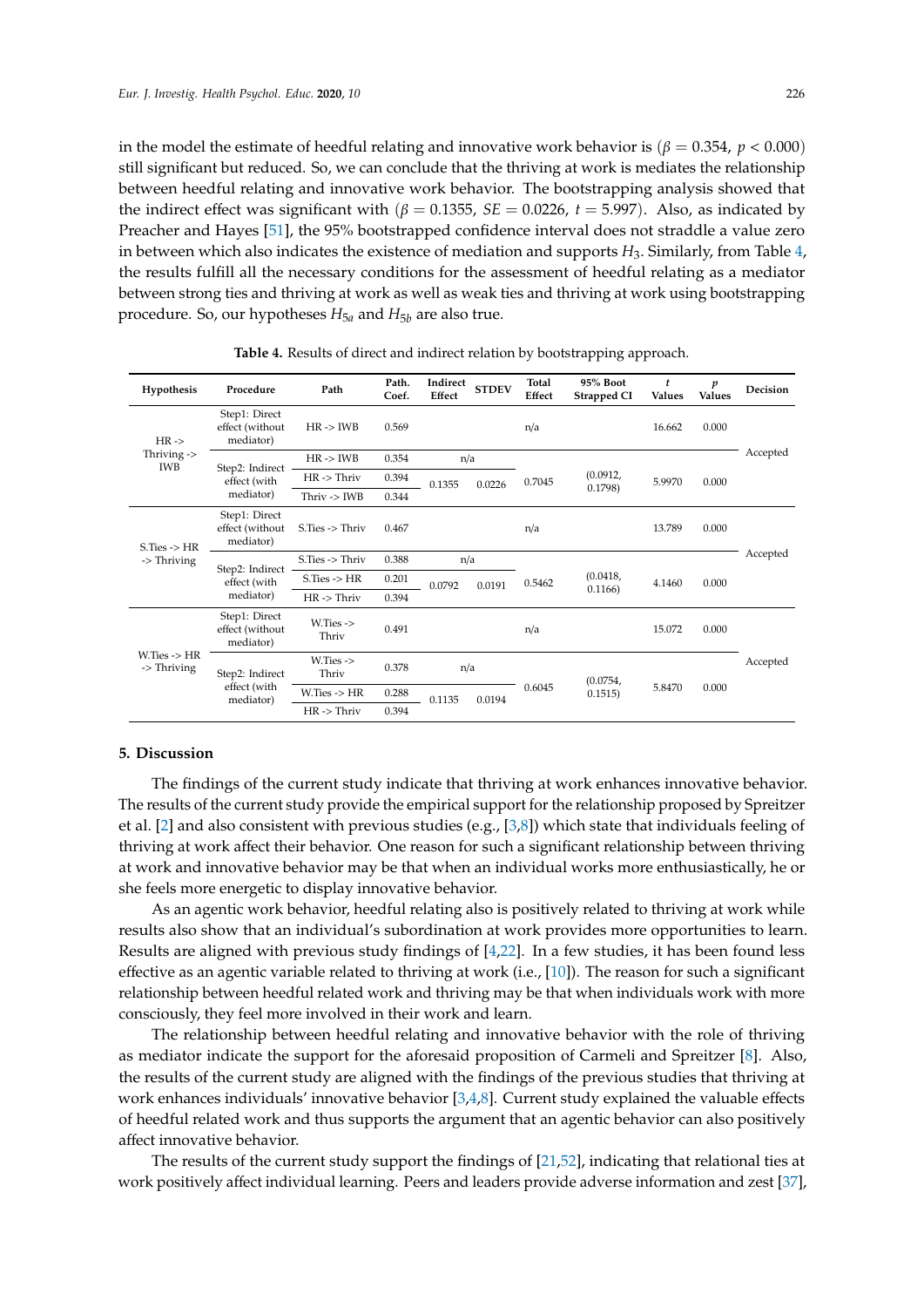while Gerbasi et al. [\[5\]](#page-11-4)'s study indicates relational ties as the source to encourage or de-energizing the individual at work. Based on previous study findings, this current study explains such positive relation as the effect of relational ties which increases as individuals' feeling of thriving work heedfully. The underlying reason for heedful relating is due to an increase of mindfulness [\[8,](#page-11-6)[53\]](#page-13-8) which means that employees do interrelated work to achieve organizational goals. That provides the chance to learn more from others and boost their energy. Moreover, the results illustrate that individual's thriving at work become more enhanced and highly effective when weak ties relate heedfully. The reason is that weak ties have a less emotional attachment and interaction; the way to learn from weak ties can be heedful related work. It is pertinent to note here that any previous study has not yet examined this relationship. Therefore, this study provides an empirical support to a proposed relationship that weak ties can be more benefited if heedfully relate.

# *5.1. Theoretical Implications*

The study findings have several theoretical implications. First, the most significant contribution of current research could be the more determined focus of relational resources in the socially embedded model of thriving [\[2\]](#page-11-1). Specifically, this study incorporates the exploratory mechanism to investigate the different relational resources effects on thriving, whereas the results are significantly higher when heedful relating as an agentic work behavior effectively contribute to this relation. Based on the literature, this present study attempts to bring collaborative work effect on employee's innovative behavior. In doing so, this study responds to recent calls by Wallace et al. [\[3\]](#page-11-2) for research to examine how thriving as mediator relates with relational resources and innovative behavior at work and role of heedful relating as an important agentic behavior. Furthermore, this study contributes to thriving literature by using heedful relating as an important agentic behavior of thriving. Thus, the meaningful implication of the study is to empirically examine the effects of thriving at work as a mediator, as well as to understand the complex nature of organization and individual that can operate together more effectively to thrive and innovate. Heaphy and Dutton [\[24\]](#page-12-5)'s study shows that work relationships are important factors in individuals' energy at work. Our results extend the knowledge that more heedful relating heightened the sense of vitality.

Second, our results have implications for the organizations for collaborative focused strategies that enhance thriving and subsequently innovation. Even though cumulative research argues that relational resources are important predictors of thriving [\[54\]](#page-13-9) but not found any research that has devoted to examining how this effect occurs. The present research addressed this resource by showing that different relational ties with heedful relating can affect the individuals' thriving unlikely. Conversely, study findings suggest that those employees who focus on the organizational goals and generate social force can experience more thriving and exhibit innovative behavior [\[3](#page-11-2)[,4](#page-11-3)[,8](#page-11-6)[,53\]](#page-13-8). Finally, study findings highlight the important role of heedful relating as agentic work behavior that promotes an individual's feeling of thriving effectively contrary to the results of [\[10\]](#page-11-8). Moreover, it enhances the importance of weak ties that can be more effective when employees perform mutual task heedfully. However, individual feel more thriving and exhibit innovative behavior when heedfully relate with relational resources to accomplished organizational goals.

In summary, by supporting the complex and multi-relationships model, the present study has extended previous theory and research on the process of innovation [\[8](#page-11-6)[,29\]](#page-12-10) based on social cognitive theory [\[9\]](#page-11-7). In doing so, it provides a more comprehensive understanding of employee relations and collaborative work that affect the innovative behavior and the role of thriving as a major explanatory mechanism. Moreover, findings were obtained through the time-lagged design across three points in time, which has not focused on prior work. The methodological strength of the study, coupled with the use of multipath analysis estimated all relationships one by one, which attests to the robustness of the study. Moreover, the findings and their relevance helps to understand the individuals' innovative behavior with enabling and motivating contextual factors.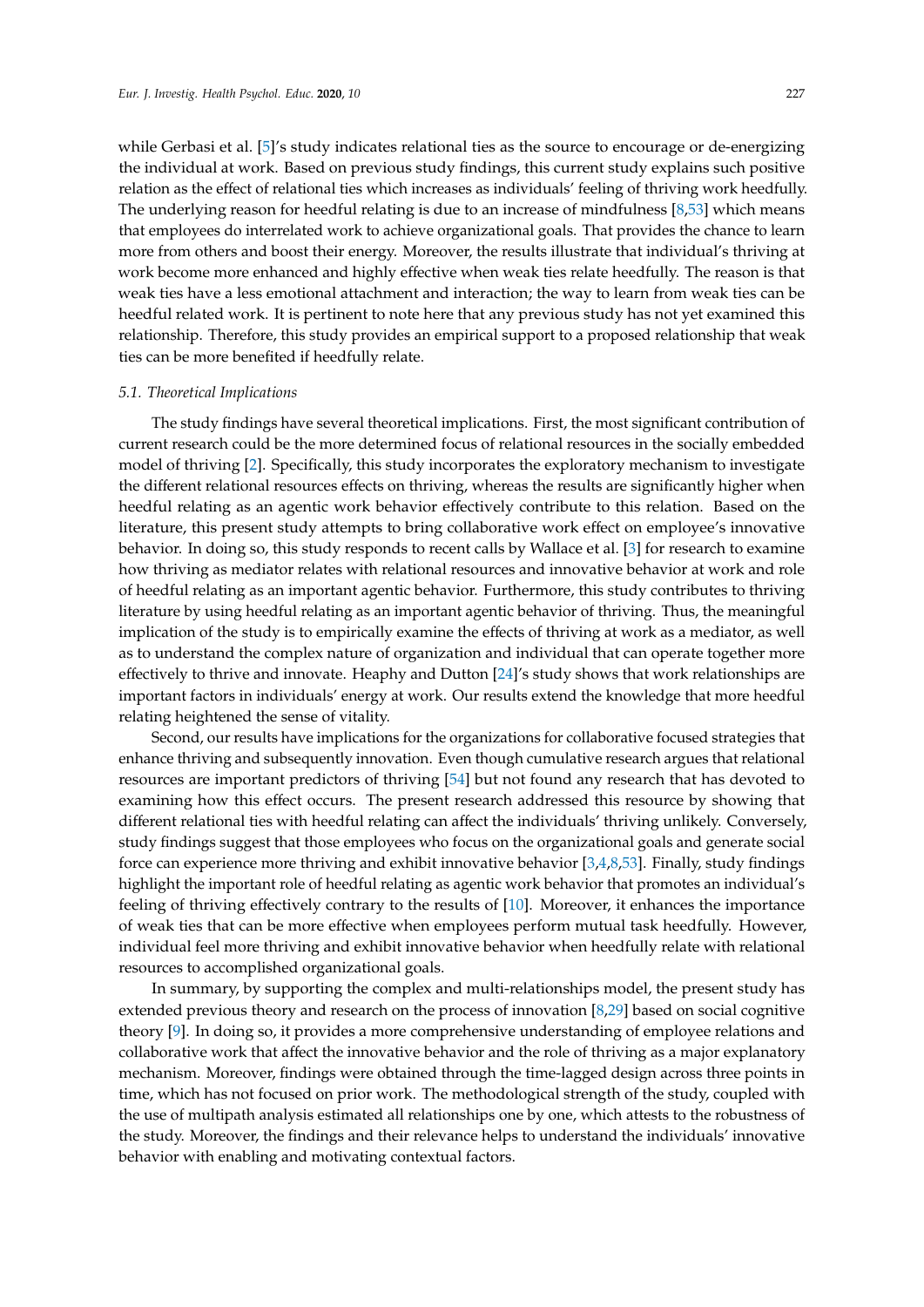The results bring along some valuable suggestions that if organizations adopt heedful employee-focused strategies can benefit through more innovative behavior. Present research based on the textile industry needs to align the line of production (i.e., production, marketing, sales, and customer demands). To fulfill these purposes innovatively it is important that employees work carefully, consistently, critically, attentively, conscientiously, pertinaciously, purposefully, and vigilantly [\[53\]](#page-13-8). However, these abilities mean employees work heedfully not as habitual performance can also increase innovation. Thus, actions based on heed can improve the employees' ability to work together. Further, giving care and attention to co-workers' new ideas can enhance team effectiveness. When employees feel like a part of a system based on a shared mental model characterized by a mutual understanding of themselves and the environment when works heedfully. If organizations train the employee not only about their task but also the inter-link of their task with others can help them to implement new ideas. For example when individuals know their task importance in the whole system then he/she could be more innovative at his/her task to increase performance and benefit through diverse information of relational resources. While heedful relating is a more effective way to learn more from these resources more specifically from weak ties. As for the weak ties, individual has less closeness, less interaction but can get diverse ideas. In a high-reliability context, interrelating work activities provide more opportunities to learn from each other and enhance innovative behavior. The manager can also adopt the heedful strategy to transfer knowledge toward new employees to fill the hole that generates whenever any experienced employee quit the organization. The current study induces that heedful related relational resources are important for innovative behavior as much as for thriving at work.

#### *5.3. Limitations and Future Recommendations*

Although this study makes an important contribution to understanding the role of individual thriving in the innovation process in the relational perspective, also have limitations. First, the sample was drawn from a few organizations, thus these findings may not generalize to other organizations. As previous research noted that more social ties provide more diverse information [\[55\]](#page-13-10). Future research can examine the role of other relational resources (such as organizational out-group) is thriving and more explicitly incorporate with innovation. This study will encourage researchers to further explore the constructs of mediating mechanism and contribute into positive organizational scholarship.

Although the current study used a rigorous time-lagged design consisting of three months, following the prior studies of [\[3,](#page-11-2)[8\]](#page-11-6) but cannot be considered as longitudinal. To examine more precise results of weak ties, the present study encourages the researchers to build on our model in more longitudinal design to examine the more strong effects of the weak ties reciprocal effect of thriving and innovation which proposed by Spreitzer et al. [\[2\]](#page-11-1).

Third, although we examined the important relational resources, also there are other personal resources (e.g., family, friends, prior job colleagues) that could account for individual innovative behavior [\[34\]](#page-12-15). Moreover, we just controlled the gender variable for non-respondent, but for other variables like education, age, the experience might have a greater effect [\[4](#page-11-3)[,7\]](#page-11-5). Fourth, although we theorized heedful relating as an important antecedent of thriving but with un-effective heedful relating the group performance can be adverse [\[20\]](#page-12-1). Future studies should also consider these elements.

#### **6. Conclusions**

This study investigated the process that how relational resources can be more effective with the mediating role of heedful relating and thriving at work to increase innovative behavior. Moreover, it precisely examined the role of relational ties (strong ties and weak ties) in the promotion of thriving. In addition, heedful relating as an important agentic behavior increases the feeling of workplace thriving and innovation subsequently. Furthermore, weak ties can be more effective when heedfully relate.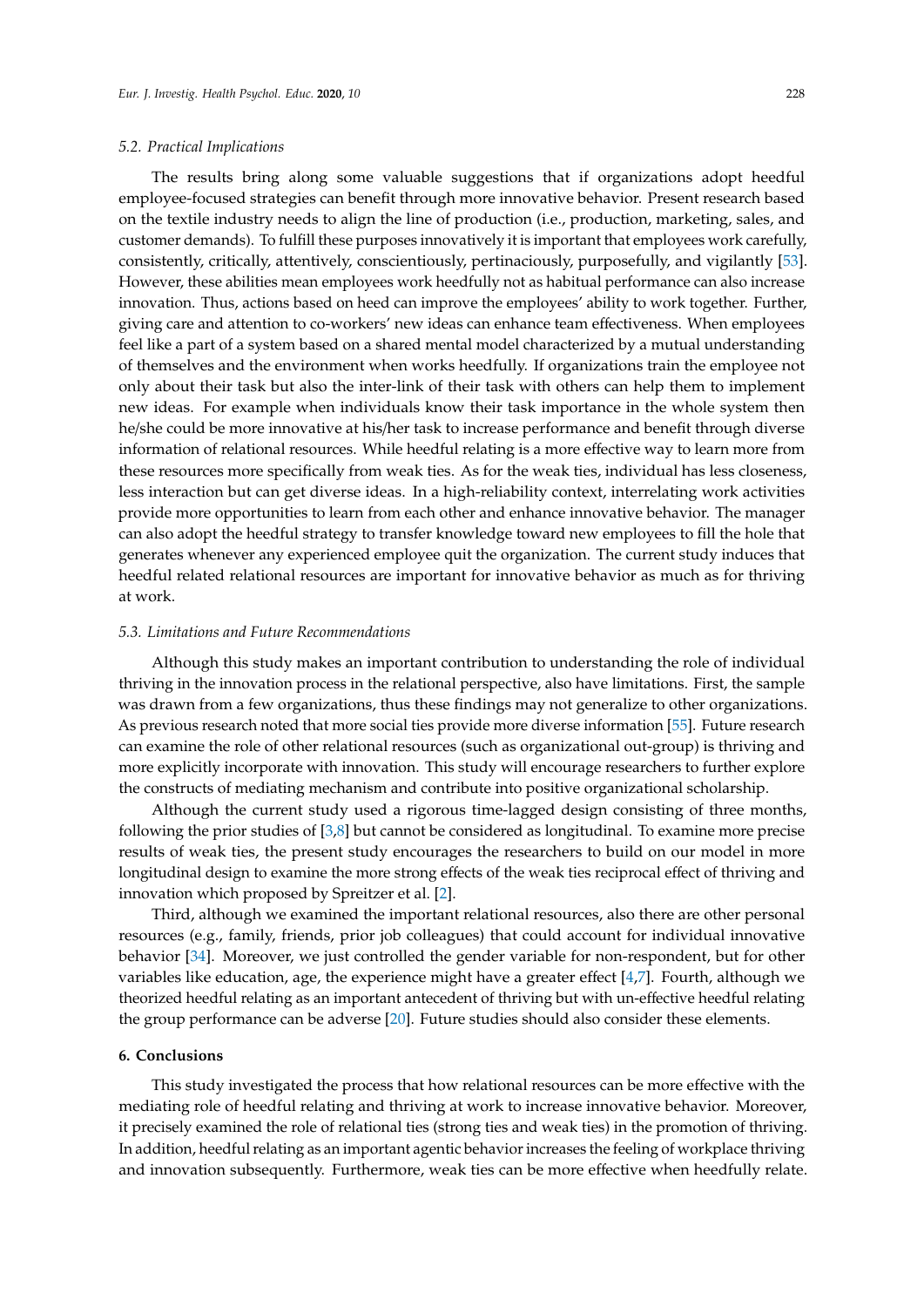Moreover, such an energetic workforce exhibit more innovative behavior. These results theoretically and empirically extended the thriving model based on cognitive theory to shed light on developing and increasing the effectivity of relational resources. The study findings can help organizations to develop a more effective working design to increase employee innovative behavior.

**Author Contributions:** All authors contributed equally to this research. Formal analysis, S.H.; project administration, S.R.; supervision, Y.X.

**Funding:** This work was supported by the National Natural Science Foundation of China [grant numbers G0203, 71272095].

**Acknowledgments:** The authors are thankful to Mensah, Isaac for his contribution for the English editing. The authors are thankful to the anonymous reviewers and Editor for the constructive comments that helped in improving the last version of the paper.

**Conflicts of Interest:** The authors declare no conflict of interest.

# **References**

- <span id="page-11-0"></span>1. Imran, M.K.; Ilyas, M.; Aslam, U.; Fatima, T. Knowledge processes and firm performance: The mediating effect of employee creativity. *J. Organ. Chang. Manag.* **2018**, *31*, 512–531. [\[CrossRef\]](http://dx.doi.org/10.1108/JOCM-10-2016-0202)
- <span id="page-11-1"></span>2. Spreitzer, G.; Sutcliffe, K.; Dutton, J.; Sonenshein, S.; Grant, A.M. A socially embedded model of thriving at work. *Organ. Sci.* **2005**, *16*, 537–549. [\[CrossRef\]](http://dx.doi.org/10.1287/orsc.1050.0153)
- <span id="page-11-2"></span>3. Wallace, J.C.; Butts, M.M.; Johnson, P.D.; Stevens, F.G.; Smith, M.B. A multilevel model of employee innovation: Understanding the effects of regulatory focus, thriving, and employee involvement climate. *J. Manag.* **2016**, *42*, 982–1004. [\[CrossRef\]](http://dx.doi.org/10.1177/0149206313506462)
- <span id="page-11-3"></span>4. Paterson, T.A.; Luthans, F.; Jeung, W. Thriving at work: Impact of psychological capital and supervisor support. *J. Organ. Behav.* **2014**, *35*, 434–446. [\[CrossRef\]](http://dx.doi.org/10.1002/job.1907)
- <span id="page-11-4"></span>5. Gerbasi, A.; Porath, C.L.; Parker, A.; Spreitzer, G.; Cross, R. Destructive de-energizing relationships: How thriving buffers their effect on performance. *J. Appl. Psychol.* **2015**, *100*, 1423. [\[CrossRef\]](http://dx.doi.org/10.1037/apl0000015) [\[PubMed\]](http://www.ncbi.nlm.nih.gov/pubmed/25798553)
- 6. Hennekam, S. Thriving of older workers. *Pers. Rev.* **2017**, *46*, 297–313. [\[CrossRef\]](http://dx.doi.org/10.1108/PR-07-2015-0195)
- <span id="page-11-5"></span>7. Porath, C.; Spreitzer, G.; Gibson, C.; Garnett, F.G. Thriving at work: Toward its measurement, construct validation, and theoretical refinement. *J. Organ. Behav.* **2012**, *33*, 250–275. [\[CrossRef\]](http://dx.doi.org/10.1002/job.756)
- <span id="page-11-6"></span>8. Carmeli, A.; Spreitzer, G.M. Trust, connectivity, and thriving: Implications for innovative behaviors at work. *J. Creat. Behav.* **2009**, *43*, 169–191. [\[CrossRef\]](http://dx.doi.org/10.1002/j.2162-6057.2009.tb01313.x)
- <span id="page-11-7"></span>9. Bandura, A. Self-efficacy: Toward a unifying theory of behavioral change. *Psychol. Rev.* **1977**, *84*, 191. [\[CrossRef\]](http://dx.doi.org/10.1037/0033-295X.84.2.191)
- <span id="page-11-8"></span>10. Niessen, C.; Sonnentag, S.; Sach, F. Thriving at work—A diary study. *J. Organ. Behav.* **2012**, *33*, 468–487. [\[CrossRef\]](http://dx.doi.org/10.1002/job.763)
- <span id="page-11-9"></span>11. Carmeli, A.; Russo, M. The power of micro-moves in cultivating regardful relationships: Implications for work–home enrichment and thriving. *Hum. Resour. Manag. Rev.* **2016**, *26*, 112–124. [\[CrossRef\]](http://dx.doi.org/10.1016/j.hrmr.2015.09.007)
- <span id="page-11-10"></span>12. Riaz, S.; Xu, Y.; Hussain, S. Understanding employee innovative behavior and thriving at work: A Chinese perspective. *Adm. Sci.* **2018**, *8*, 46. [\[CrossRef\]](http://dx.doi.org/10.3390/admsci8030046)
- <span id="page-11-11"></span>13. Spreitzer, G.M.; Sutcliffe, K.M. Thriving in organizations. In *Positive Organizational Behavior*; Nelson, D.L., Cooper, C.L., Eds.; SAGE: London, UK, 2007; pp. 74–85. [\[CrossRef\]](http://dx.doi.org/10.4135/9781446212752.n6)
- <span id="page-11-12"></span>14. Scott, S.G.; Bruce, R.A. Determinants of innovative behavior: A path model of individual innovation in the workplace. *Acad. Manag. J.* **1994**, *37*, 580–607.
- <span id="page-11-13"></span>15. Dutton, J.E. *Energize Your Workplace: How to Create and Sustain High-Quality Connections at Work*; John Wiley & Sons: Hoboken, NJ, USA, 2003.
- <span id="page-11-14"></span>16. Quinn, R.W.; Dutton, J.E. Coordination as energy-in-conversation. *Acad. Manag. Rev.* **2005**, *30*, 36–57. [\[CrossRef\]](http://dx.doi.org/10.5465/amr.2005.15281422)
- <span id="page-11-15"></span>17. Sonenshein, S.; Dutton, J.; Grant, A.; Spreitzer, G.; Sutcliffe, K. *Narrating of Growth at Work: Rationalist and Socio-Emotionalist and Logics of Development*; Center for Positive Organizational Scholoarship, Ross School of Business, University of Michigan: Ann Arbor, MI, USA, 2006.
- <span id="page-11-16"></span>18. Jiang, Z. Proactive personality and career adaptability: The role of thriving at work. *J. Vocat. Behav.* **2017**, *98*, 85–97. [\[CrossRef\]](http://dx.doi.org/10.1016/j.jvb.2016.10.003)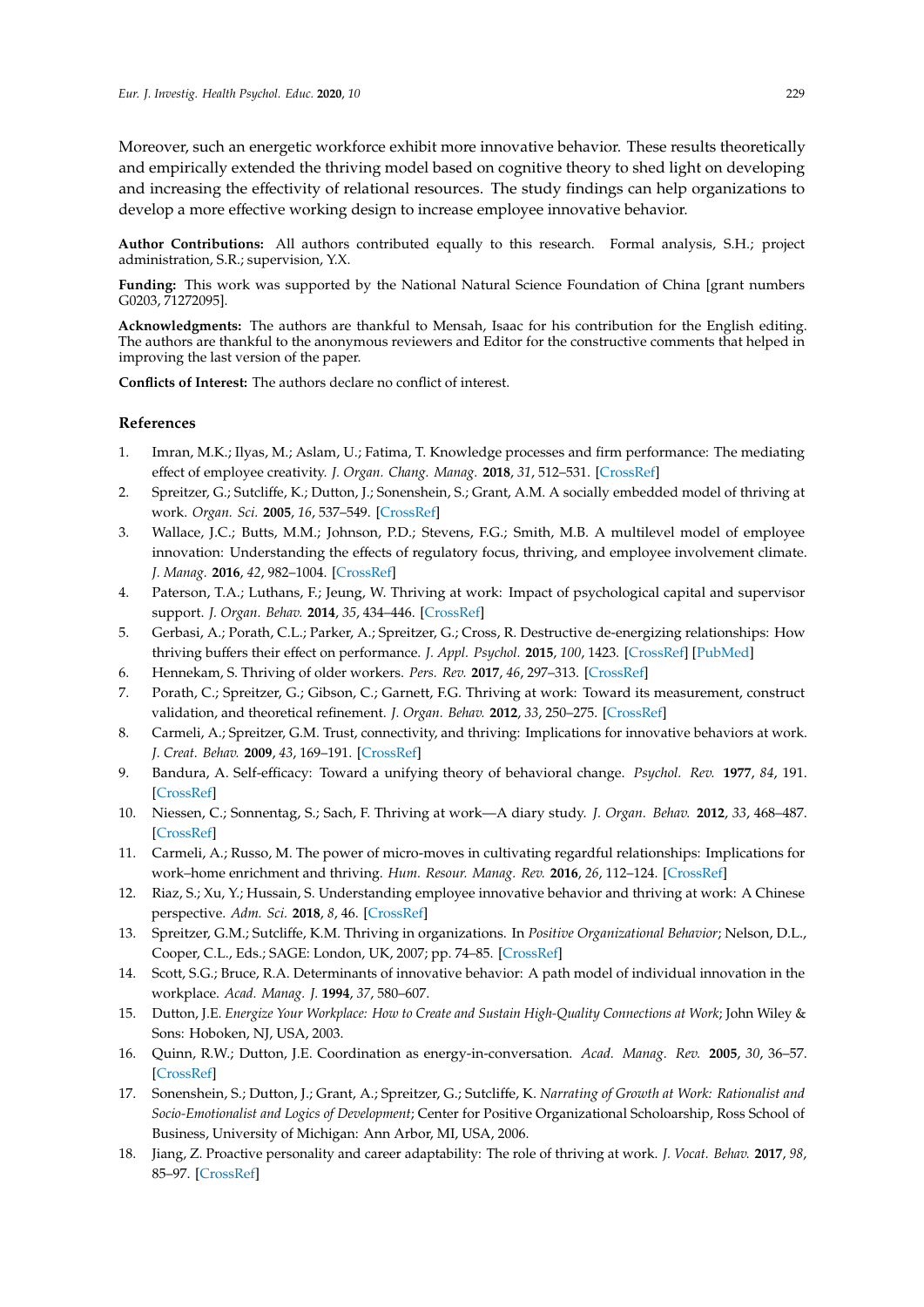- <span id="page-12-0"></span>19. Pallotti, F.; Lomi, A.; Mascia, D. From network ties to network structures: Exponential Random Graph Models of interorganizational relations. *Qual. Quant.* **2013**, *47*, 1665–1685. [\[CrossRef\]](http://dx.doi.org/10.1007/s11135-011-9619-6)
- <span id="page-12-1"></span>20. Weick, K.E. Positive organizing and organizational tragedy. In *Positive Organizational Scholarship: Foundations of a New Discipline*; Cameron, K.S., Dutton, J.E., Quinn, R.E., Eds.; Berrett-Koehler: San Francisco, CA, USA, 2003; pp. 66–80.
- <span id="page-12-2"></span>21. Dutton, J.E.; Heaphy, E.D. The power of high-quality connections. *Posit. Organ. Scholarsh. Found. A New Discip.* **2003**, *3*, 263–278.
- <span id="page-12-3"></span>22. Abid, G.; Zahra, I.; Ahmed, A. Promoting thriving at work and waning turnover intention: A relational perspective. *Future Bus. J.* **2016**, *2*, 127–137. [\[CrossRef\]](http://dx.doi.org/10.1016/j.fbj.2016.08.001)
- <span id="page-12-4"></span>23. Druskat, V.U.; Pescosolido, A.T. The content of effective teamwork mental models in self-managing teams: Ownership, learning and heedful interrelating. *Hum. Relat.* **2002**, *55*, 283–314. [\[CrossRef\]](http://dx.doi.org/10.1177/0018726702553001)
- <span id="page-12-5"></span>24. Heaphy, E.D.; Dutton, J.E. Embodying social interactions: Integrating physiology into the study of positive connections and relationships at work. *Acad. Manag. Rev.* **2006**, *33*, 137–162. [\[CrossRef\]](http://dx.doi.org/10.5465/amr.2008.27749365)
- <span id="page-12-6"></span>25. Crant, J.M. Proactive behavior in organizations. *J. Manag.* **2000**, *26*, 435–462. [\[CrossRef\]](http://dx.doi.org/10.1177/014920630002600304)
- <span id="page-12-7"></span>26. Parker, S.K.; Ohly, S. Designing motivating jobs. In *Work Motivation. Past Present Future*; Routledge: London, UK, 2008; pp. 233–284.
- <span id="page-12-8"></span>27. Brown, S.L.; Nesse, R.M.; Vinokur, A.D.; Smith, D.M. Providing social support may be more beneficial than receiving it: Results from a prospective study of mortality. *Psychol. Sci.* **2003**, *14*, 320–327. [\[CrossRef\]](http://dx.doi.org/10.1111/1467-9280.14461) [\[PubMed\]](http://www.ncbi.nlm.nih.gov/pubmed/12807404)
- <span id="page-12-9"></span>28. Bijlsma-Frankema, K.; de Jong, B.; van de Bunt, G. Heed, a missing link between trust, monitoring and performance in knowledge intensive teams. *Int. J. Hum. Resour. Manag.* **2008**, *19*, 19–40. [\[CrossRef\]](http://dx.doi.org/10.1080/09585190701763800)
- <span id="page-12-10"></span>29. Kanter, R.M. Three tiers for innovation research. *Commun. Res.* **1988**, *15*, 509–523. [\[CrossRef\]](http://dx.doi.org/10.1177/009365088015005001)
- <span id="page-12-11"></span>30. Korzilius, H.; Bücker, J.J.; Beerlage, S. Multiculturalism and innovative work behavior: The mediating role of cultural intelligence. *Int. J. Intercult. Relat.* **2017**, *56*, 13–24. [\[CrossRef\]](http://dx.doi.org/10.1016/j.ijintrel.2016.11.001)
- <span id="page-12-12"></span>31. Albrecht, T.L.; Hall, B.J. Facilitating talk about new ideas: The role of personal relationships in organizational innovation. *Commun. Monogr.* **1991**, *58*, 273–288. [\[CrossRef\]](http://dx.doi.org/10.1080/03637759109376230)
- <span id="page-12-13"></span>32. Provan, K.G.; Fish, A.; Sydow, J. Interorganizational networks at the network level: A review of the empirical literature on whole networks. *J. Manag.* **2007**, *33*, 479–516. [\[CrossRef\]](http://dx.doi.org/10.1177/0149206307302554)
- <span id="page-12-14"></span>33. Halldorsson, A.; Kotzab, H.; Mikkola, J.H.; Skjøtt-Larsen, T. Complementary theories to supply chain management. *Supply Chain Manag. Int. J.* **2007**, *12*, 284–296. [\[CrossRef\]](http://dx.doi.org/10.1108/13598540710759808)
- <span id="page-12-15"></span>34. Perry-Smith, J.E.; Shalley, C.E. The social side of creativity: A static and dynamic social network perspective. *Acad. Manag. Rev.* **2003**, *28*, 89–106. [\[CrossRef\]](http://dx.doi.org/10.5465/amr.2003.8925236)
- <span id="page-12-16"></span>35. Baer, M. The strength-of-weak-ties perspective on creativity: A comprehensive examination and extension. *J. Appl. Psychol.* **2010**, *95*, 592. [\[CrossRef\]](http://dx.doi.org/10.1037/a0018761)
- <span id="page-12-17"></span>36. Mumford, M.D.; Gustafson, S.B. Creativity syndrome: Integration, application, and innovation. *Psychol. Bull.* **1988**, *103*, 27. [\[CrossRef\]](http://dx.doi.org/10.1037/0033-2909.103.1.27)
- <span id="page-12-18"></span>37. Wang, X.H.F.; Fang, Y.; Qureshi, I.; Janssen, O. Understanding employee innovative behavior: Integrating the social network and leader–member exchange perspectives. *J. Organ. Behav.* **2015**, *36*, 403–420. [\[CrossRef\]](http://dx.doi.org/10.1002/job.1994)
- <span id="page-12-19"></span>38. Kijkuit, B.; van den Ende, J. With a little help from our colleagues: A longitudinal study of social networks for innovation. *Organ. Stud.* **2010**, *31*, 451–479. [\[CrossRef\]](http://dx.doi.org/10.1177/0170840609357398)
- <span id="page-12-20"></span>39. Bakker, A.B.; Tims, M.; Derks, D. Proactive personality and job performance: The role of job crafting and work engagement. *Hum. Relat.* **2012**, *65*, 1359–1378. [\[CrossRef\]](http://dx.doi.org/10.1177/0018726712453471)
- <span id="page-12-21"></span>40. Petróczi, A.; Nepusz, T.; Bazsó, F. Measuring tie-strength in virtual social networks. *Connections* **2007**, *27*, 39–52.
- <span id="page-12-22"></span>41. Oldham, G.R.; Cummings, A. Employee creativity: Personal and contextual factors at work. *Acad. Manag. J.* **1996**, *39*, 607–634.
- <span id="page-12-23"></span>42. Tierney, P.; Farmer, S.M. The Pygmalion process and employee creativity. *J. Manag.* **2004**, *30*, 413–432. [\[CrossRef\]](http://dx.doi.org/10.1016/j.jm.2002.12.001)
- <span id="page-12-24"></span>43. Chin, W.W.; Marcolin, B.L.; Newsted, P.R. A partial least squares latent variable modeling approach for measuring interaction effects: Results from a Monte Carlo simulation study and an electronic-mail emotion/adoption study. *Inf. Syst. Res.* **2003**, *14*, 189–217. [\[CrossRef\]](http://dx.doi.org/10.1287/isre.14.2.189.16018)
- 44. Lee, C.-S.; Chen, Y.-C.; Tsui, P.-L.; Yu, T.-H. Examining the relations between open innovation climate and job satisfaction with a PLS path model. *Qual. Quant.* **2014**, *48*, 1705–1722. [\[CrossRef\]](http://dx.doi.org/10.1007/s11135-013-9869-6)